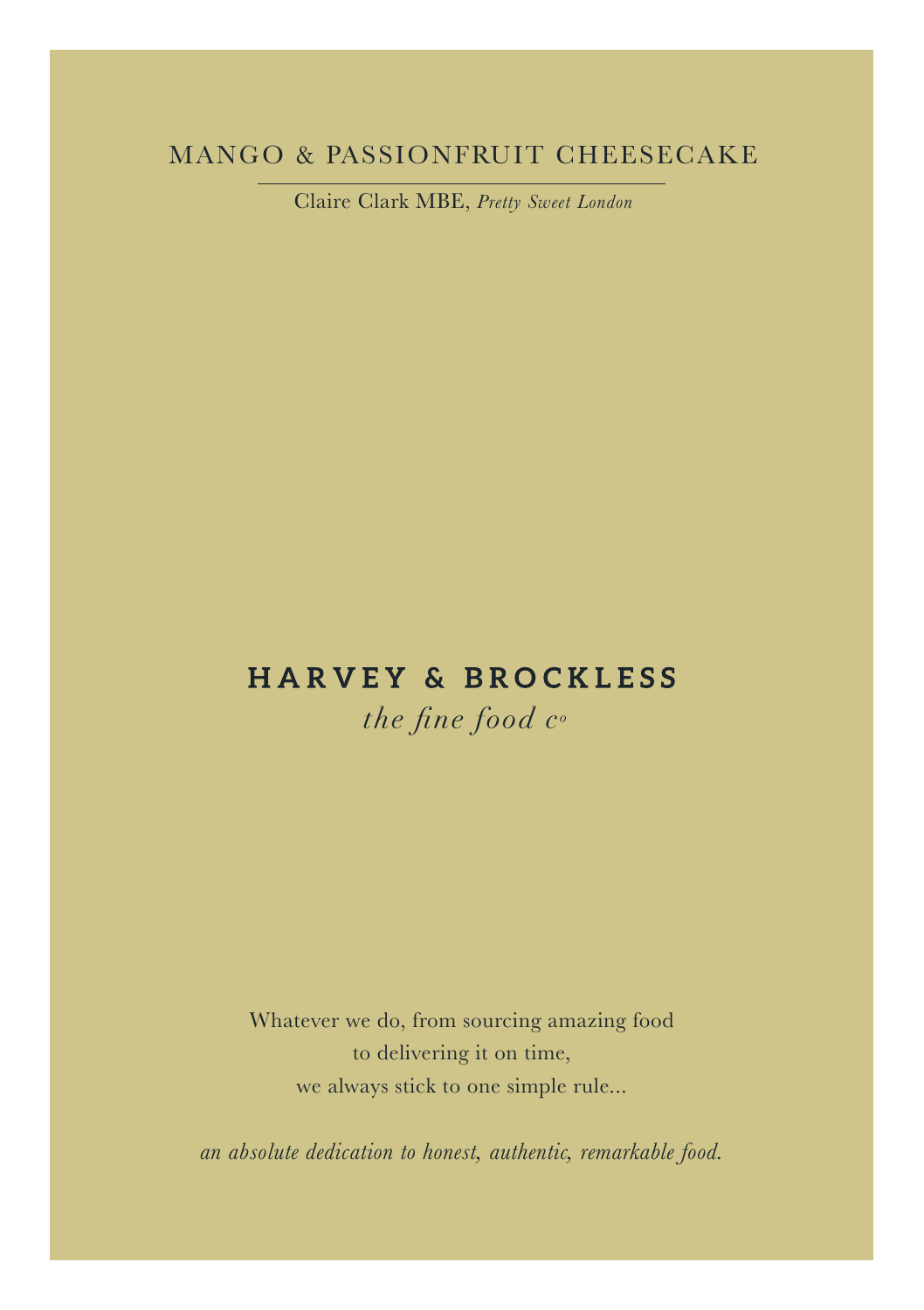## MANGO & PASSIONFRUIT CHEESECAKE

*Chef Claire Clark Method*

| Ingredients                         | <b>SERVES 12 PORTIONS</b> |
|-------------------------------------|---------------------------|
| <b>Valrhona White Solstis Bowl</b>  | 6                         |
| Gold Meringues                      | 12                        |
| <b>Fresh As Whole Lychees</b>       | <b>To Garnish</b>         |
| <b>Fresh As Passionfruit Powder</b> | <b>To Garnish</b>         |
| Mango Cheesecake                    |                           |
| Philadelphia Cream Cheese           | 500 <sub>g</sub>          |
| <b>Caster Sugar</b>                 | 125g                      |
| Medium Eggs                         | 3                         |
| <b>Ponthier Mango Purée</b>         | 200m1                     |
| Lime Curd                           |                           |
| <b>Lescure Unsalted Butter</b>      | 180 <sub>g</sub>          |
| <b>Caster Sugar</b>                 | 150 <sub>g</sub>          |
| Lime Juice and Zest                 | 8 limes                   |
| Medium Eggs                         | $\overline{2}$            |
| Passionfruit Gel                    |                           |
| <b>Ponthier Passionfruit Purée</b>  | 100 <sub>g</sub>          |
| Water                               | 100 <sub>g</sub>          |
| Caster Sugar                        | 60 <sub>g</sub>           |
| Pectin X58                          | 3g                        |

#### *Mango Cheesecake*

Mix the cream cheese together with the sugar until smooth. Add the eggs gradually keeping the mix smooth. Add the purée and mix to combine. Transfer the mix to a greased 8inch tray approximately 2 inches deep. Bake at 120°C for 20-30 minutes until set with a slight wobble in the centre. Leave to cool in the tray.

#### *Lime Curd*

Place all the ingredients except the lime zest in a wide bottom bowl over a Bain Marie, whisk gently until it reaches 86°C and thickens leaving the trail of the whisk. Pass through chinmois and add the blanched zest. Leave to chill.

### *Passionfruit Gel*

Mix the sugar with the pectin. Place the purée and water into a pan and bring to the boil. Rain in the pectin and sugar whilst whisking. Bring back to the boil and simmer for 2-3 minutes. Blitz with a stick blender and pass through a fine chinmois.

#### *Assemble*

Pipe some of the gel into the bottom of the half bowl. Transfer the cheesecake mix to a bowl and beat until smooth and pipe into the half bowl. Spoon a generous amount of the curd onto the plate and smooth with the back of the spoon. Place the half bowl onto the curd. Decorate with the gold meringue, Fresh As Lychees and a little more gel. Sprinkle the sphere and plate with Fresh As Passionfruit Powder.